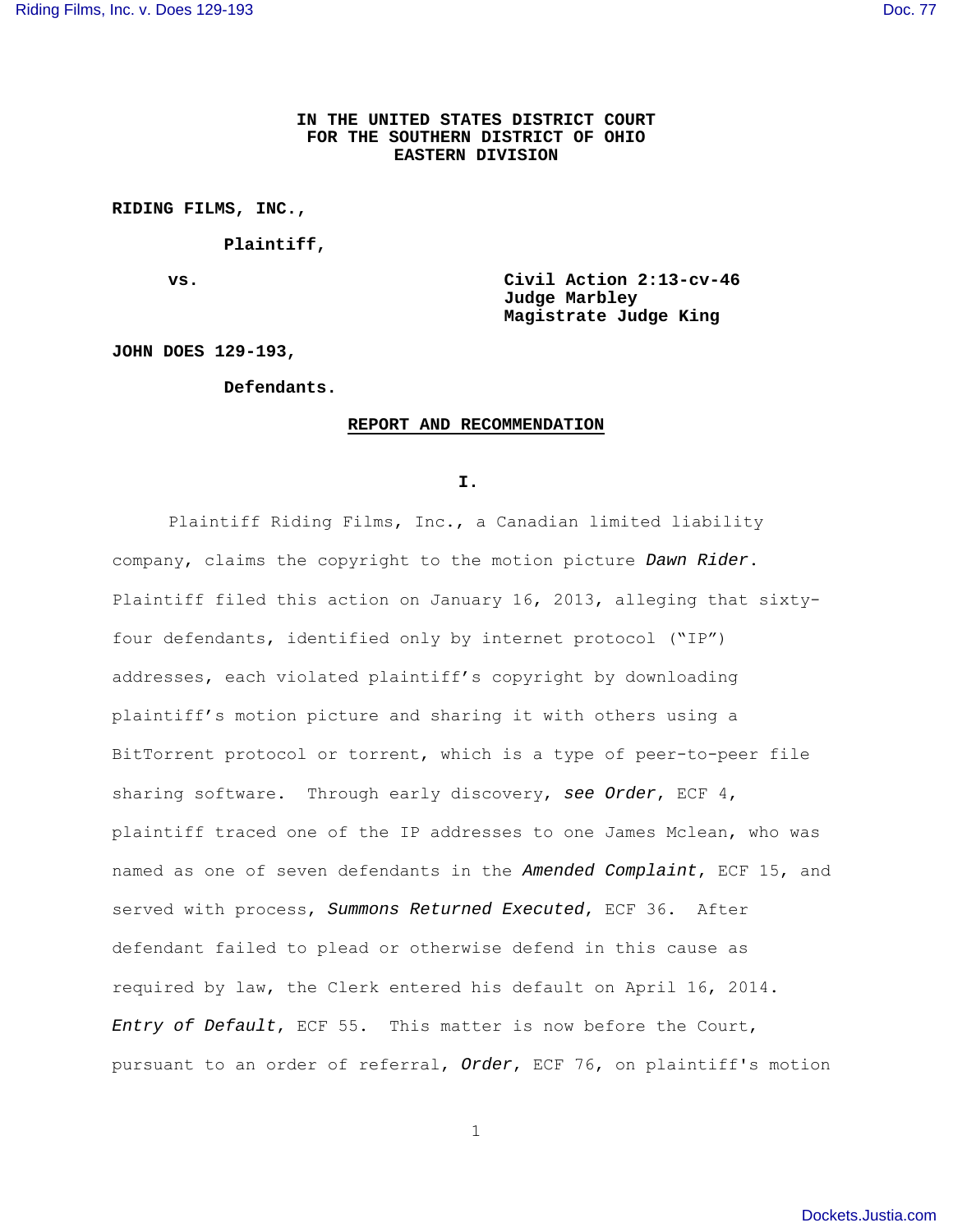for default judgment against defendant James Mclean. Motion for Default Judgment, ECF 59.

Plaintiff seeks \$150,000 in statutory damages, \$4,042.50 in attorneys' fees, and \$360.70 in costs; plaintiff also asks that the Court permanently enjoin defendant Mclean from infringing, directly or indirectly, plaintiff's copyrighted works. Id.

#### **II.**

Rule 55(b) of the Federal Rules of Civil Procedure authorizes a court to enter default judgment against a party whose default has been entered by the clerk. Once default has been entered, a defaulting defendant is considered to have admitted all the well-pleaded allegations relating to liability. See Antoine v. Atlas Turner, Inc., 66 F.3d 105, 110 (6th Cir. 1995). In order to succeed on its claim of copyright infringement under 17 U.S.C. § 101 et seq., plaintiff must prove that it owns a valid copyright in the motion picture and that defendant violated one or more of plaintiff's exclusive rights by copying or distributing plaintiff's copyrighted motion picture without authorization. See Lexmark Int'l, Inc. v. Static Control Components, Inc., 387 F.3d 522, 534 (6th Cir. 2004); Malibu Media LLC v. Doe, No. 13-12178, 2013 WL 3945978, at \*3 (E.D. Mich. July 31, 2013). Here, the Amended Complaint alleges all the elements of plaintiff's claim and defendant's default conclusively establishes those elements. See Thomas v. Miller, 489 F.3d 293, 299 (6th Cir. 2007) (entry of default judgment "conclusively establishes every factual predicate of a claim for relief").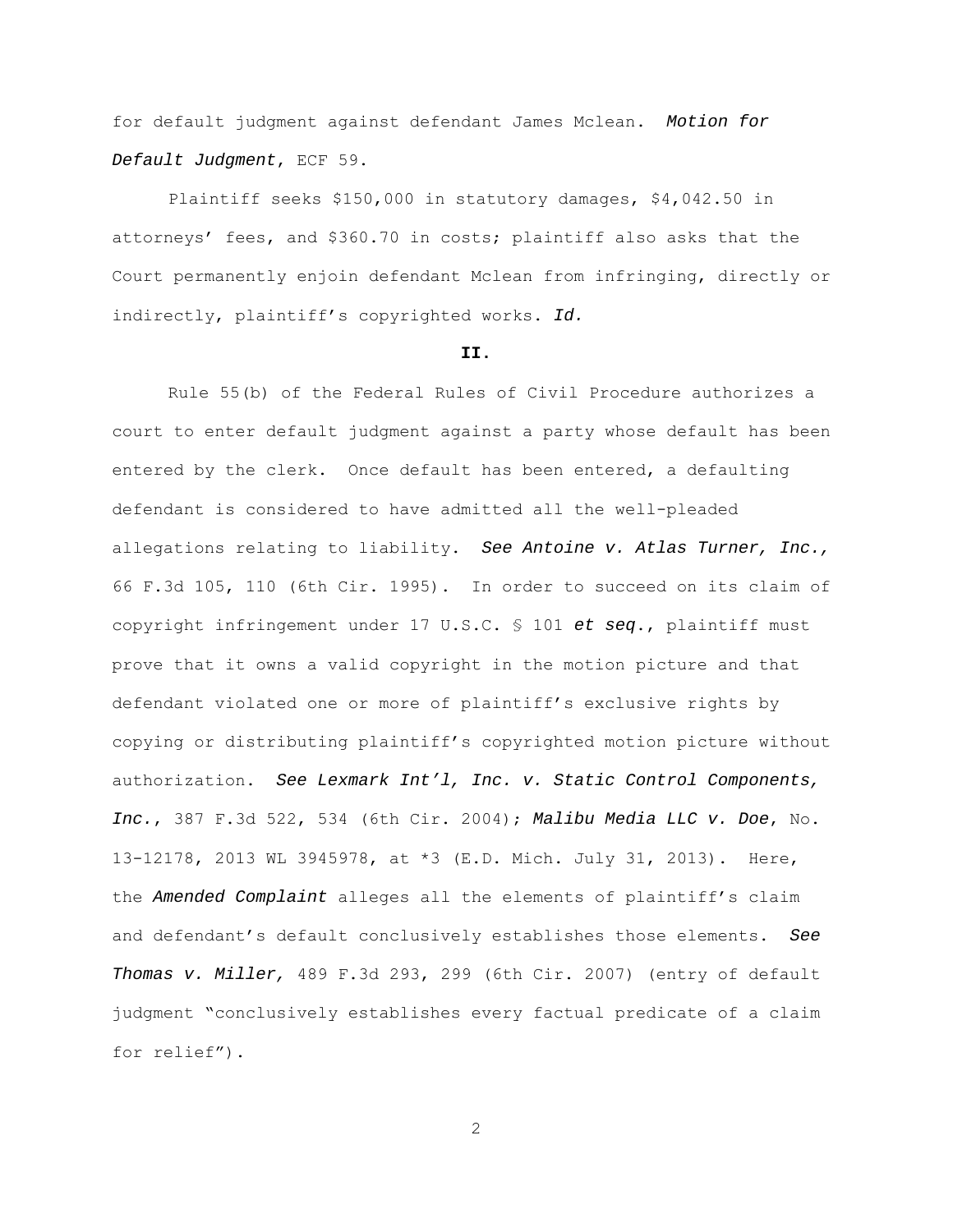The mere determination of defendant's liability does not, however, automatically entitle plaintiff to default judgment. The decision to grant default judgment falls within a court's discretion. 10A Charles Alan Wright & Arthur R. Miller, Fed. Prac. & Proc. Civ. § 2685 (3d ed.). In determining whether to enter judgment by default, courts often consider such factors as

the amount of money potentially involved; whether material issues of fact or issues of substantial public importance are at issue; whether the default is largely technical; whether plaintiff has been substantially prejudiced by the delay involved; and whether the grounds for default are clearly established or are in doubt. Furthermore, the court may consider how harsh an effect a default judgment might have; or whether the default was caused by a goodfaith mistake or by excusable or inexcusable neglect on the part of the defendant.

Id. (footnotes omitted). In the case presently before this Court, consideration of these factors militates in favor of granting default judgment. The only matter remaining, then, is the issue of damages.

 As noted supra, plaintiff seeks \$150,000 in statutory damages. The Copyright Act permits an award of statutory damages in lieu of actual damages attributable to the infringement.  $17 \text{ U.S.C.}$  \$ 504(a) -(c). Statutory damages for each individual act of infringement ordinarily ranges from \$750 to \$30,000. 17 U.S.C.  $$504(c) (1)$ . Where the copyright owner establishes willful infringement, however, the Court may increase the award of statutory damages, up to a maximum of \$150,000 per infringement. 17 U.S.C. § 504(c)(2). "The Court has substantial discretion to set statutory damages within the permitted range, but it is not without guidance." Broadcast Music, Inc. v. H.S.I., Inc., No. C2-06-482, 2007 WL 4207901 at \*4 (S.D. Ohio Nov. 26,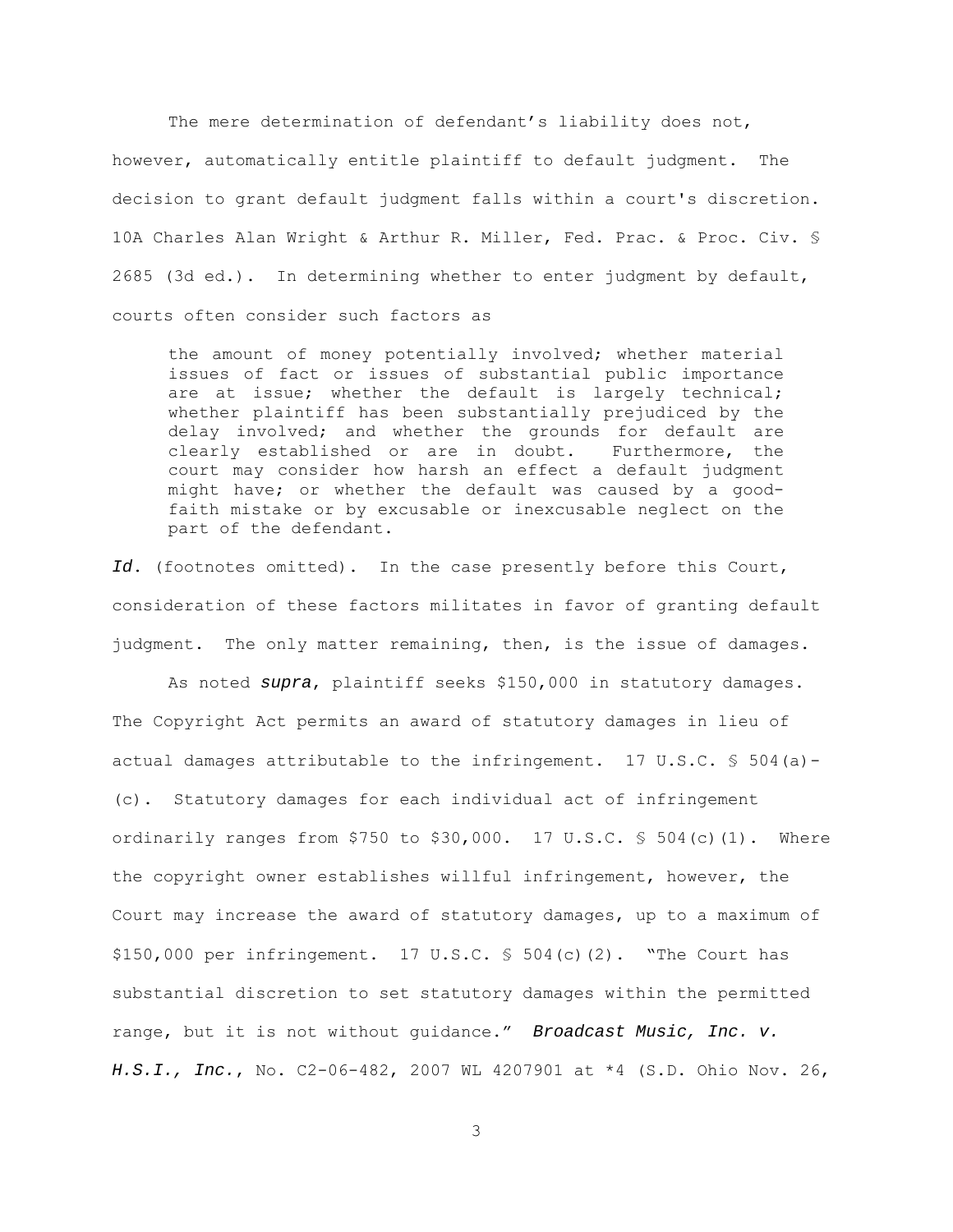2007) (citing Douglas v. Cunningham, 294 U.S. 207, 210 (1935)). When determining the proper amount of statutory damages, "'courts have looked to: (1) whether [d]efendants' infringement was willful, knowing, or innocent; (2) [d]efendants' profit from infringement; (3) [p]laintiffs' loss from infringement; and (4) deterring future violations by [d]efendants and similarly situated entities.'" Broadcast Music, Inc. v. 4737 Dixie Highway, LLC, No. 1:12-cv-506, 2012 WL 4794052, at  $*4$  (S.D. Ohio Oct. 9, 2012) (quoting  $H.S.I.J.$ , Inc., 2007 WL 4207901 at \*6).

 Plaintiff urges the Court to award the statutory maximum amount of \$150,000 because defendant's conduct was willful, because a maximum award will deter others, and because plaintiff and the motion picture industry have suffered real and significant harm. Plaintiff's Motion, PAGEID 626-35. In order to recover the statutory maximum, a plaintiff must first prove that the defendant willfully infringed its copyright. 17 U.S.C. § 504(c)(2). In this case, plaintiff has alleged facts that, when taken as true, could support a finding of willful infringement. However, even proof of willfulness does not automatically entitle a copyright holder to the statutory maximum; a court retains broad discretion to determine an appropriate damages figure in each case. AF Holdings LLC v. Bossard, 976 F. Supp. 2d 927, 931 (W.D. Mich. 2013) (citing 17 U.S.C. § 504(c)(2)).

 The facts of this case do not justify plaintiff's requested award. Although the entry of his default has established a copyright infringement by defendant, it is not necessarily the case that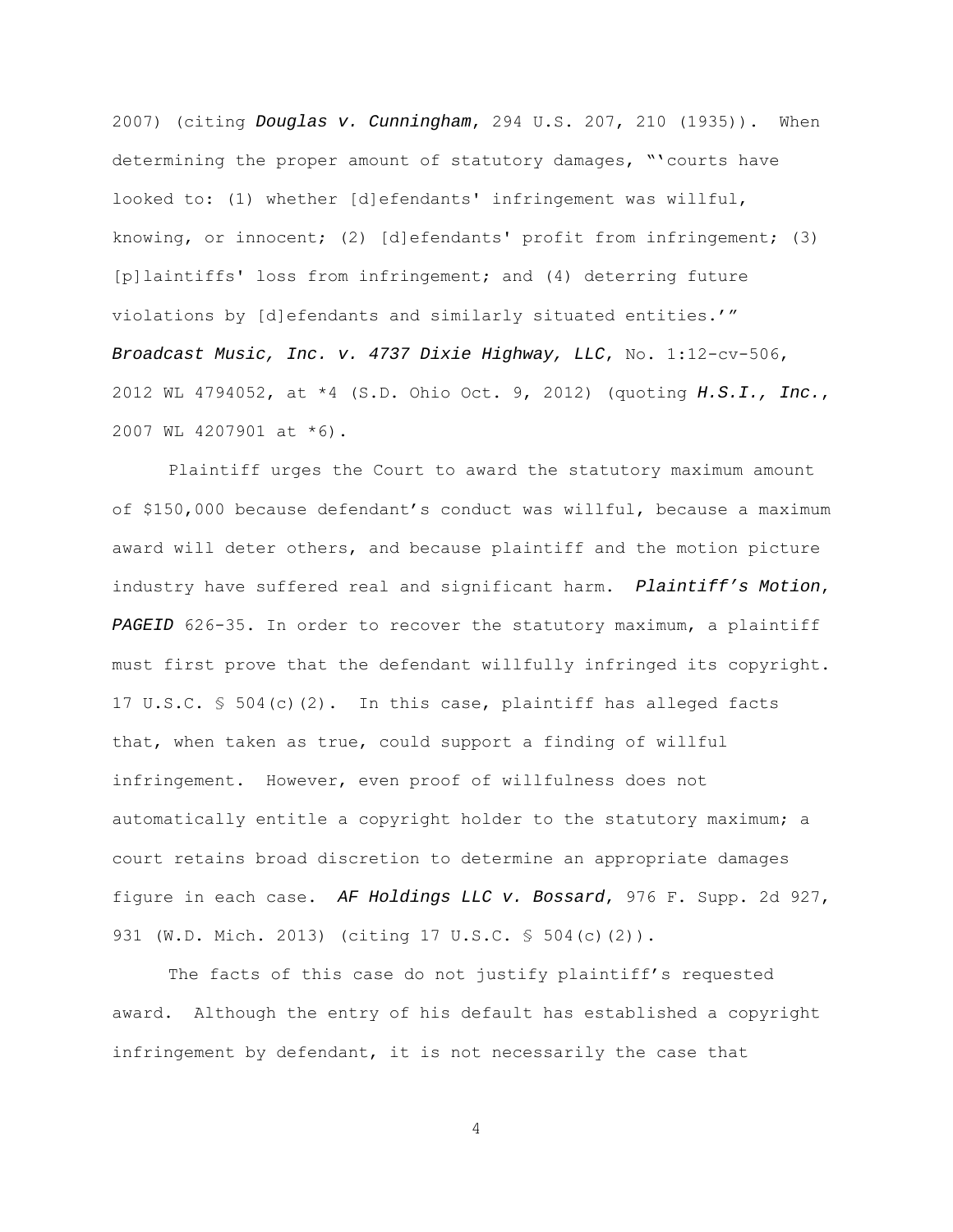defendant was the original user who made plaintiff's work available to the public. See Malibu Media, LLC v. Flanagan, 2:13-CV-5890, 2014 WL 2957701, at  $*4$  (E.D. Pa. July 1, 2014). Moreover, there is no evidence that defendant profited from the infringement. The nature of BitTorrent is such that defendant would not likely have reaped any profit from his participation in the infringement of plaintiff's copyright except for the amount that defendant saved by illegally downloading the motion picture. See Bossard, 976 F. Supp. 2d at 931. Moreover, a review of damage awards in other cases involving copyright infringement by use of the BitTorrent protocol reveals that a total award closer to \$6,000 would adequately deter future infringement. See id. at 930-31 ("In the vast majority of [cases involving intentional copyright infringement by use of BitTorrent or other filesharing protocols], courts have found damages of no more than \$6,500 per infringement to be sufficient compensation for the injured copyright holder.") (collecting cases awarding between \$750 and \$6,500 per infringement); Flanagan, 2014 WL 2957701 at \*4 ("[A]n award of \$1,500.00 per infringement is reasonable and will deter future infringements as well as compensate the Plaintiff."); Malibu Media, LLC v. Cowham, No. 3:13-CV-00162, 2014 WL 2453027, at \*2 (N.D. Ind. June 2, 2014) (\$1,500 per infringement); PHE, Inc. v. Does 1-122, No. 13-CV-786, 2014 WL 1856755, at \*3 (N.D. Ill. May 7, 2014) (awarding \$1,500 per infringement and \$6,000 total); W. Coast Prods., Inc. v. Garrett, No. 4:12CV01551, 2014 WL 752670, at \*3 (E.D. Mo. Feb. 25, 2014) (awarding \$3,250 for one infringement); Purzel Video GmbH v.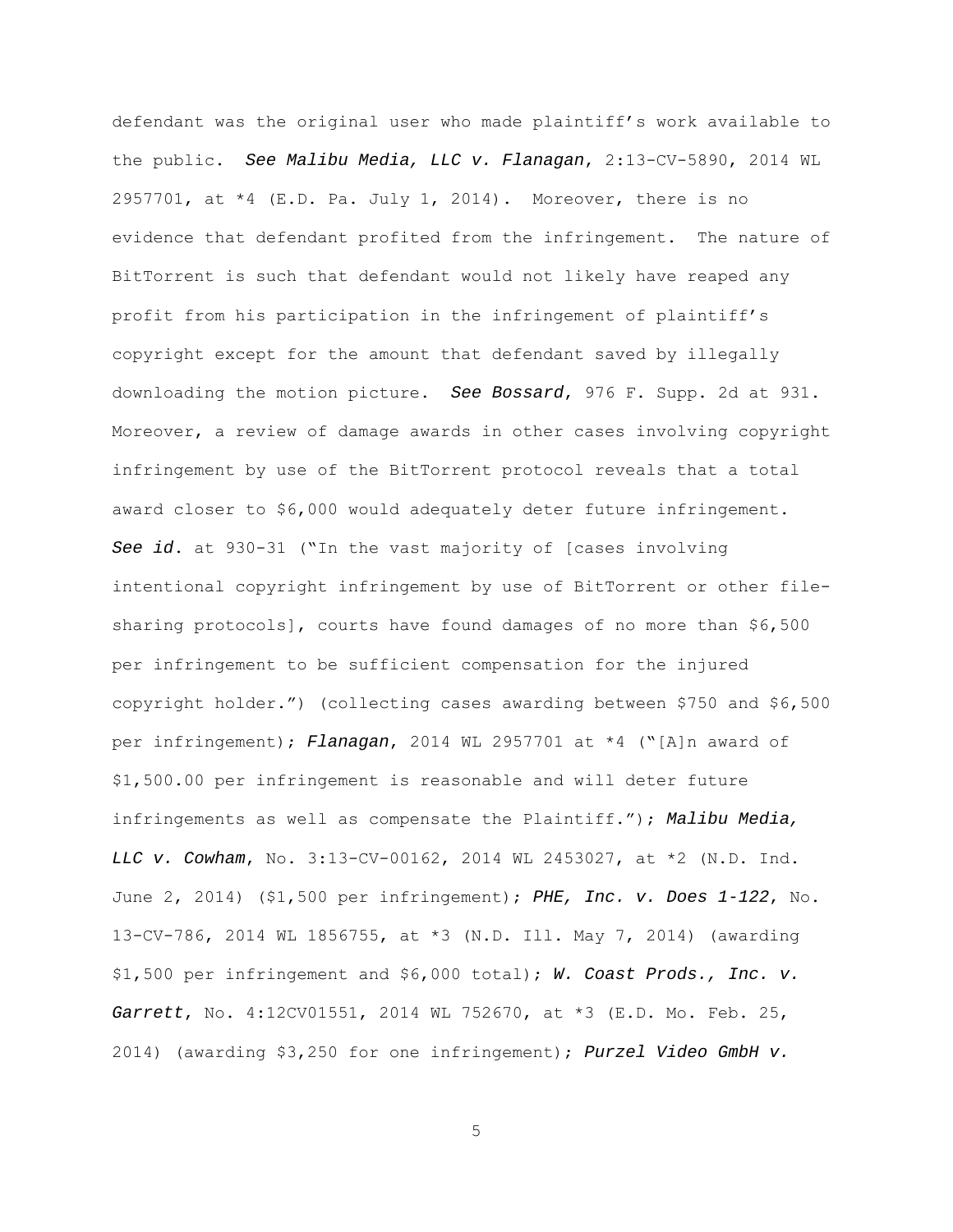Biby, No. 13-CV-01172, 2014 WL 37299 (D. Colo. Jan. 6, 2014) (awarding \$2,250 for one infringement); Bait Prods. PTY Ltd. v. Aguilar, No. 8:13-CV-161-T-31DAB, 2013 WL 5653357 (M.D. Fla. Oct. 15, 2013) ("The vast majority of other courts assessing statutory damages in similar cases in which the defendants have downloaded copyrighted material via bit torrent have assessed damages of approximately \$6,000 based on an inference of willfulness[.]") (collecting cases); Collins v. Sangster, No. 11-CV-01773, 2012 WL 458905 (D. Md. Feb. 10, 2012) ("[T]he Court finds it unnecessary to determine whether Defendant's infringement was 'willful' because it finds that a statutory damages award of \$6,000 pursuant to 17 U.S.C. § 504(c)(1) would sufficiently reimburse Plaintiff for Defendant's participation in the infringing swarm and would adequately discourage wrongful conduct. . . . .  $[T]$ he vast majority of courts to consider statutory damages in similar cases regarding copyright infringement by use of BitTorrent or other online media distribution systems have found damages of up to \$6,000 per work to be sufficient."). Indeed, this Court has recently held that an award of \$6,000 in statutory damages properly accounts for defendant's gain, plaintiff's loss, and the public's interest in deterring future violations. The Power of Few, LLC v. John Does 1-11, Case No. 2:13-cv-839 (S.D. Ohio Oct. 30, 2014). This Court now reaffirms that conclusion.

Plaintiff also asks that the Court enjoin defendant from directly or indirectly infringing plaintiff's copyrighted works. The injunction sought by plaintiff would prohibit defendant's use of the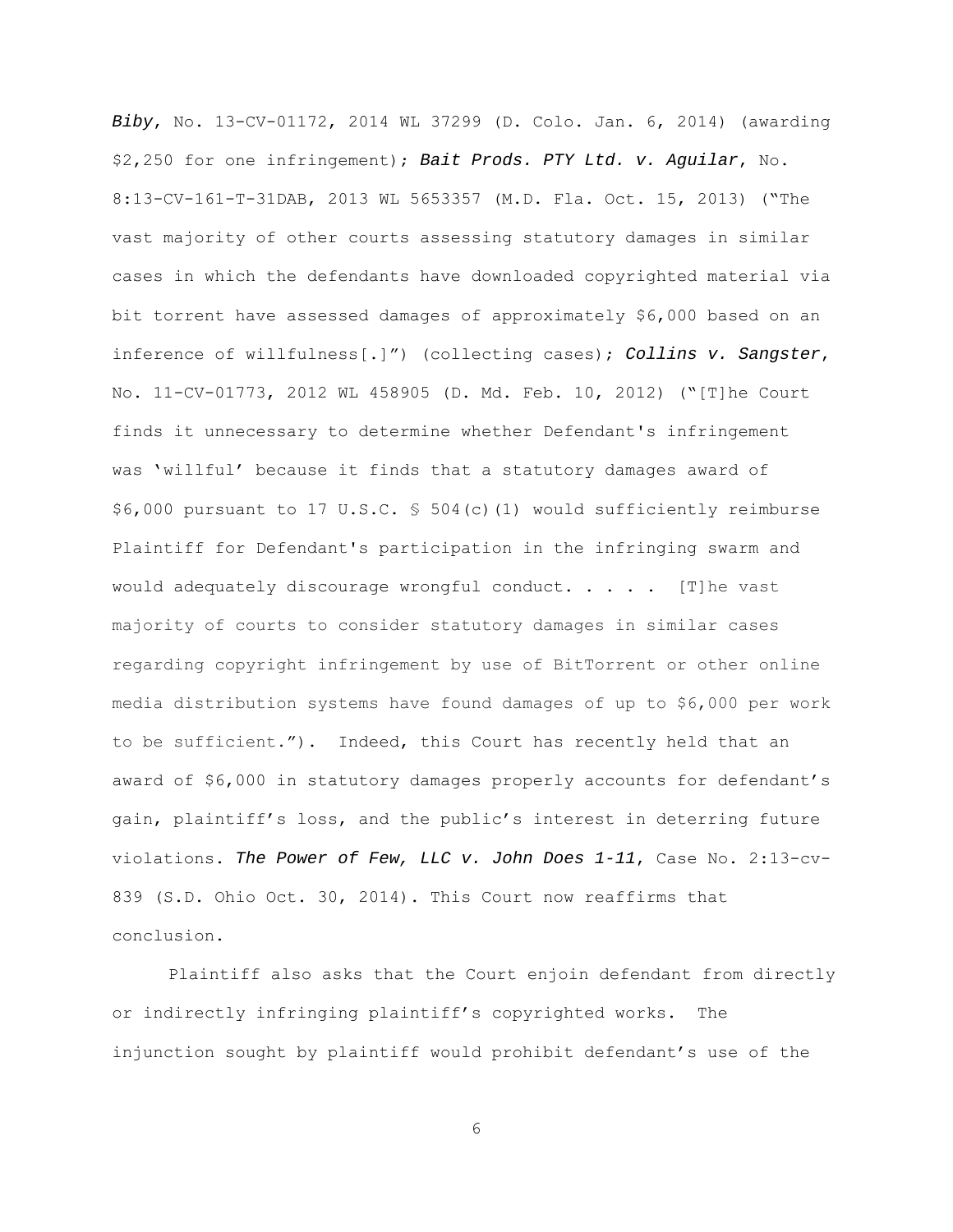internet to reproduce or distribute plaintiff's motion pictures without license or express permission. Plaintiff also asks that the Court order defendant to destroy all copies of Dawn Rider downloaded by him onto any computer hard drive or server or transferred onto any physical medium or device in defendant's possession, custody, or control. The Copyright Act authorizes temporary or final injunctive relief as a remedy for infringement "on such terms as [the court] may deem reasonable to prevent or restrain infringement of a copyright." 17 U.S.C. § 502(a). It is well established "that a showing of past infringement and a substantial likelihood of future infringement justifies issuance of a permanent injunction." Bridgeport Music, Inc. v. Justin Combs Pub., 507 F.3d 470, 492 (6th Cir. 2007) (citations and quotations omitted). "Not only is the issuance of a permanent injunction justified 'when a copyright plaintiff has established a threat of continuing infringement, he is entitled to an injunction.'" Id. (emphasis in original) (quoting Walt Disney Co. v. Powell, 897 F.2d 565, 567 (D.C. Cir. 1990)). Otherwise, an award of damages without injunctive relief would amount to a "'forced license to use the creative work of another.'" Id. (quoting Silverstein v. Penguin Putnam, Inc., 368 F.3d 77, 84 (2d Cir. 2004)).

 In the case presently before the Court, plaintiff has established past infringement by defendant. Considering the factual allegations in the Amended Complaint, the nature of the BitTorrent system, see Patrick Collins, Inc. v. Gillispie, No. 11-CV-01776, 2012 WL 666001, at \*4-5 (D. Md. Feb. 23, 2012) ("Given the nature of the BitTorrent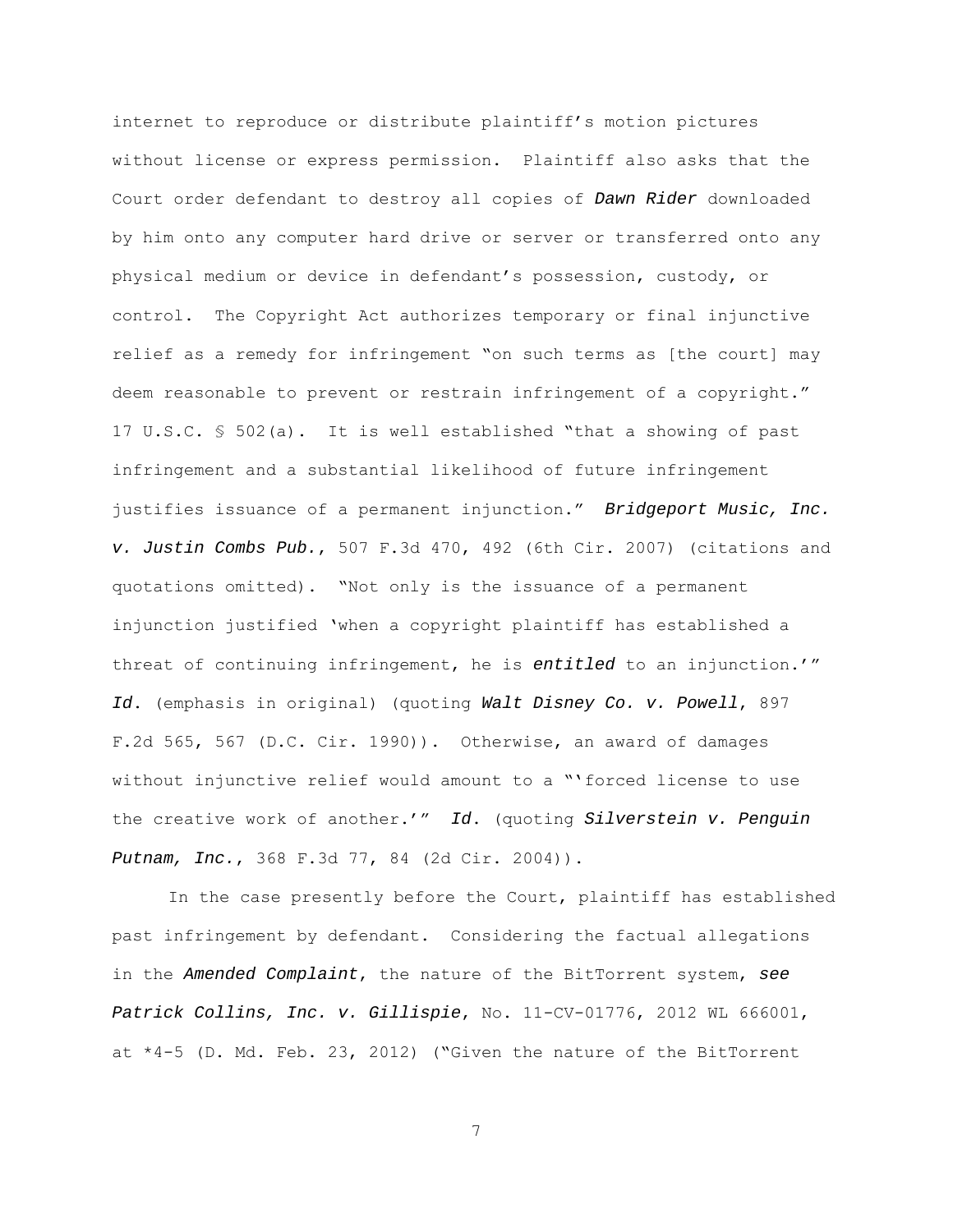system, the Court finds that a permanent injunction is necessary to protect Plaintiff's ownership rights in this instance."), and the nature of the copyrighted work, see Malibu Media, LLC v. Schelling, No. 13-11436, 2014 WL 3400580 (E.D. Mich. July 8, 2014) ("̔[P]ermanent injunctions are typically granted in situations involving unlawful infringement of copyrights in . . . compositions because of the strong probability that unlawful performances of other copyrighted material will occur.'") (quotations omitted) (quoting Disney Enters., Inc. v. Farmer, 427 F. Supp. 2d 807, 819 (E.D. Tenn. 2006)), the Court concludes that plaintiff has sufficiently established a continuing threat to its copyright. See Jobete Music Co., Inc. v. Johnson Commc'ns, Inc., 285 F. Supp. 2d 1077, 1092 (S.D. Ohio 2003) ("[C]ourts have traditionally granted permanent injunctions if liability is established and a continuing threat to a copyright exists.") (quotations omitted). Plaintiff's request for permanent injunctive relief is therefore meritorious.

Plaintiff also seeks \$4,042.50 in attorneys' fees, and \$360.70 in costs. Plaintiff itemized its costs and its counsel declared that he spent 10.50 hours prosecuting plaintiff's claims against defendant at a rate of \$385 per hour. Declaration of Counsel in Support of Motion for Default Judgment, attached to Plaintiff's Motion. The Court has the discretion to award fees to the prevailing party in a copyright infringement action. 17 U.S.C. § 505. The United States Court of Appeals for the Sixth Circuit has identified factors to be considered in determining whether to award attorneys' fees, including such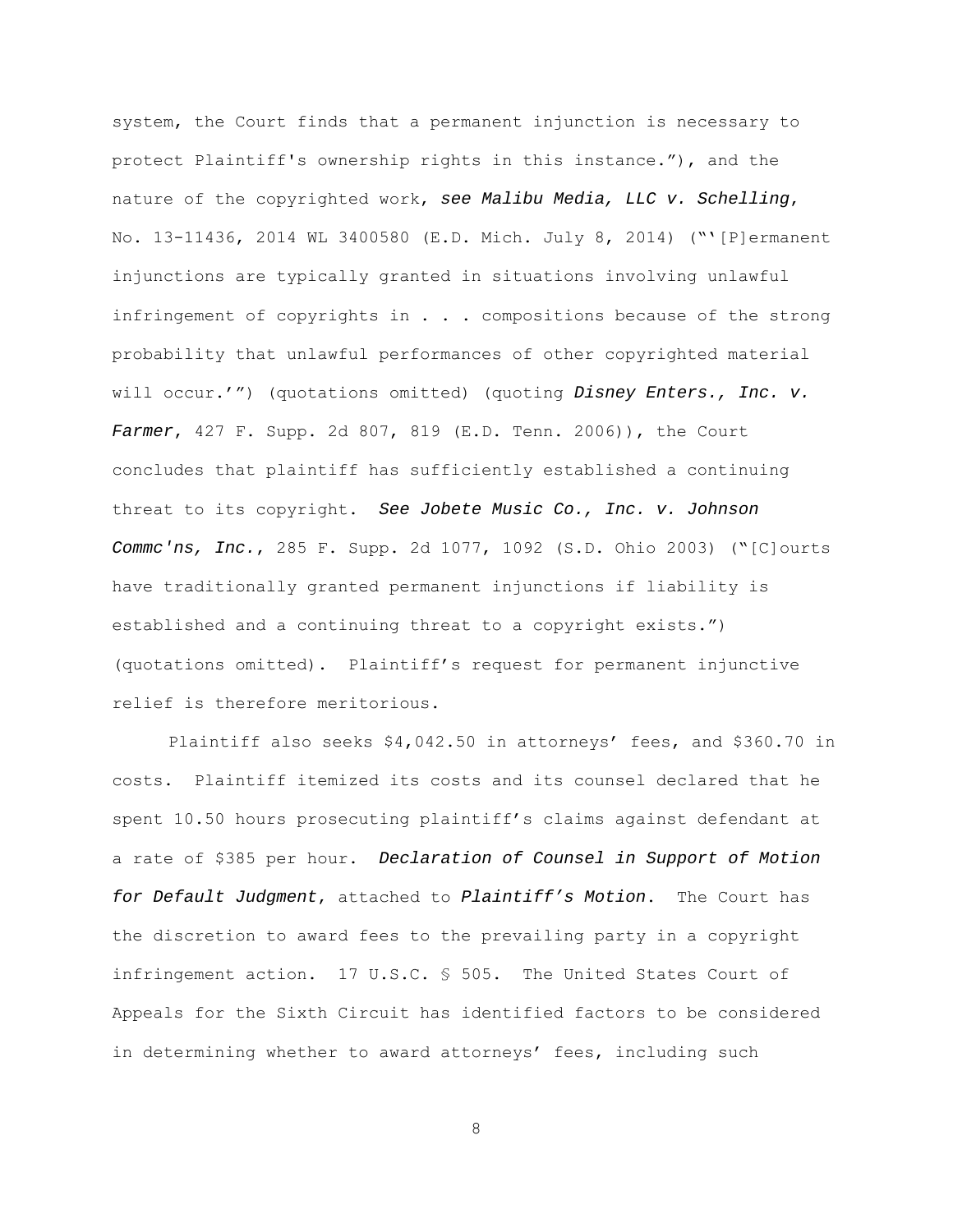factors as "'frivolousness, motivation, objective unreasonableness (both in the factual and in the legal components of the case) and the need in particular circumstances to advance considerations of compensation and deterrence.'" Zomba Enters., Inc. v. Panorama Records, Inc., 491 F.3d 574, 589 (6th Cir. 2007) (quoting Fogerty v. Fantasy, Inc., 510 U.S. 517, 534 (1994)). "The grant of fees and costs 'is the rule rather than the exception and they should be awarded routinely.'" Bridgeport Music, Inc. v. WB Music Corp., 520 F.3d 588, 592 (6th Cir. 2008) (quoting Positive Black Talk Inc. v. Cash Money Records, Inc., 394 F.3d 357, 380 (5th Cir. 2004)).

 The Court concludes that plaintiff is entitled to an award of reasonable attorneys' fees and costs. However, the Court also concludes that plaintiff's request for \$4,042.50 in attorneys' fees is unreasonable. This action is one of numerous actions filed by plaintiff through this counsel in this Court using nearly identical pleadings and motions, and progressing in nearly identical fashion. Every case names a group of John Doe defendants, who are identified only by IP addresses, and alleges that the defendants conspired with other infringers on the BitTorrent network to copy and/or distribute plaintiff's copyrighted motion picture. Plaintiff then files a motion for leave to serve discovery on internet service providers prior to the Rule 26(f) conference in order to determine each defendant's true identity. Once the defendant has been identified, plaintiff files an amended complaint identifying the defendant or defendants by name. Although there "is nothing inherently wrong with this practice," it is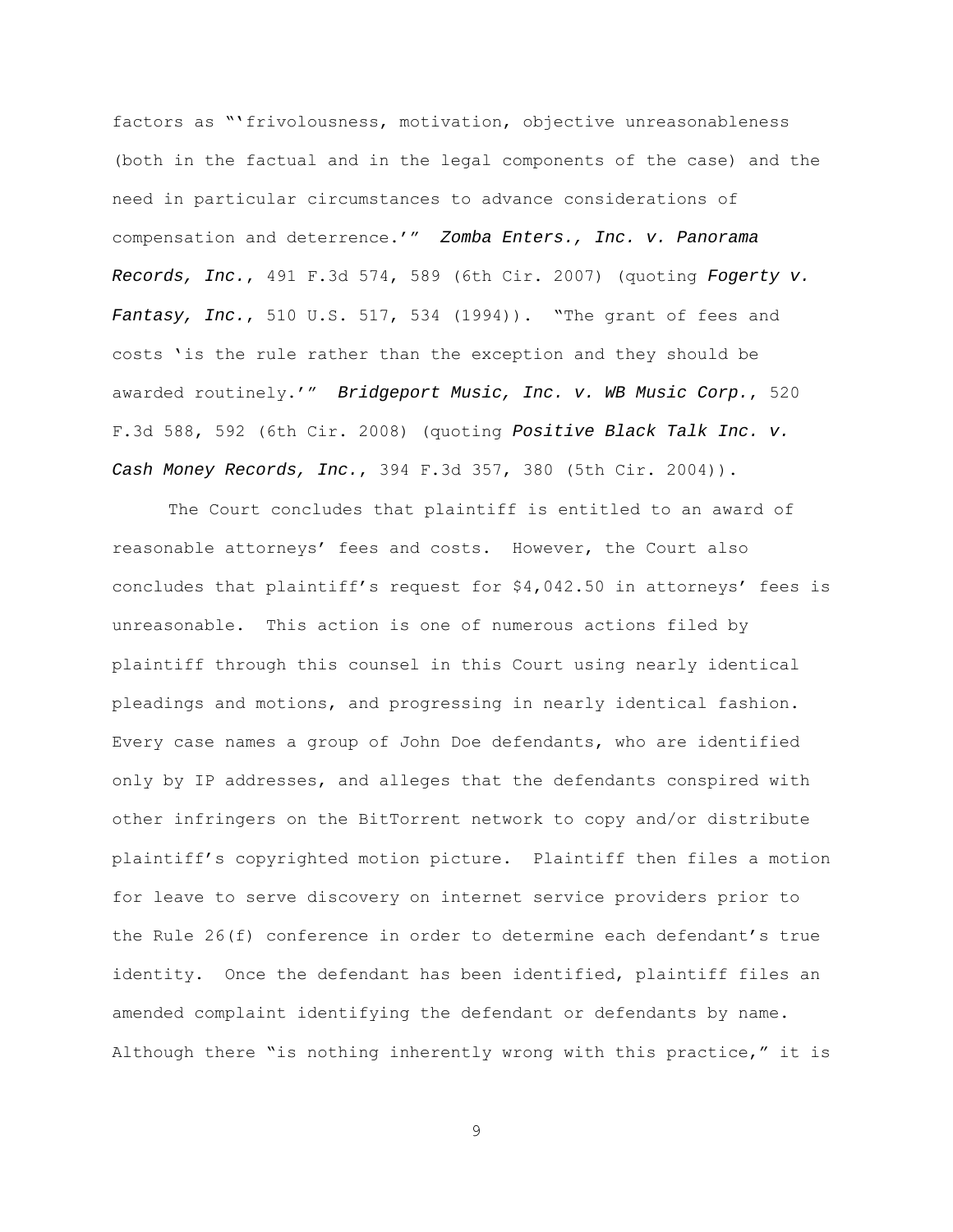"the essence of form pleading," Schelling, 2014 WL 3400580 at \*2, and casts doubt on the number of hours expended by plaintiff's counsel on this matter. This is compounded by the fact that plaintiff named sixty-four John Doe defendants in the Complaint. Despite the number of defendants and plaintiff's use of what are essentially form complaints and motions, plaintiff's counsel represents that 5.75 hours were spent filing the complaint and the motion for expedited discovery to prosecute plaintiff's claims against this particular defendant. Plaintiff's counsel also billed one quarter-hour to review a two page order issued by this Court and a notice issued by this Court, despite the fact that the order and notice applied to multiple defendants and were similar or even identical to the orders and notices issued in many other cases prosecuted in this Court. The Court also notes that plaintiff's requested attorneys' fees far exceed what other courts have awarded in similar circumstances. See Schelling, 2014 WL 3400580 (awarding \$555 as a reasonable attorneys' fee when the plaintiff requested \$2,550 for eight and one-half hours of work billed at \$300 per hour); Flanagan, 2014 WL 2957701  $(51,182$  in attorneys' fees); Biby, 2014 WL 37299 (\$676.66 in attorneys' fees and costs); Bossard, 976 F. Supp. 2d at 931 (\$525 in attorneys' fees); Cowham, 2014 WL 2453027 at \*3 (\$1,182 in attorneys' fees); Patrick Collins, Inc. v. Lowery, No. 1:12-CV-00844-TWP, 2013 WL 6246462 (S.D. Ind. Dec. 3, 2013) (\$2,550 in attorneys' fees); PHE, Inc., 2014 WL 1856755 at \*4 (\$2,573.32 in attorneys' fees); Garrett, 2014 WL 752670, at \*4 (\$480 in attorneys' fees); Aguilar, 2013 WL 5653357 (\$1,300 in attorneys'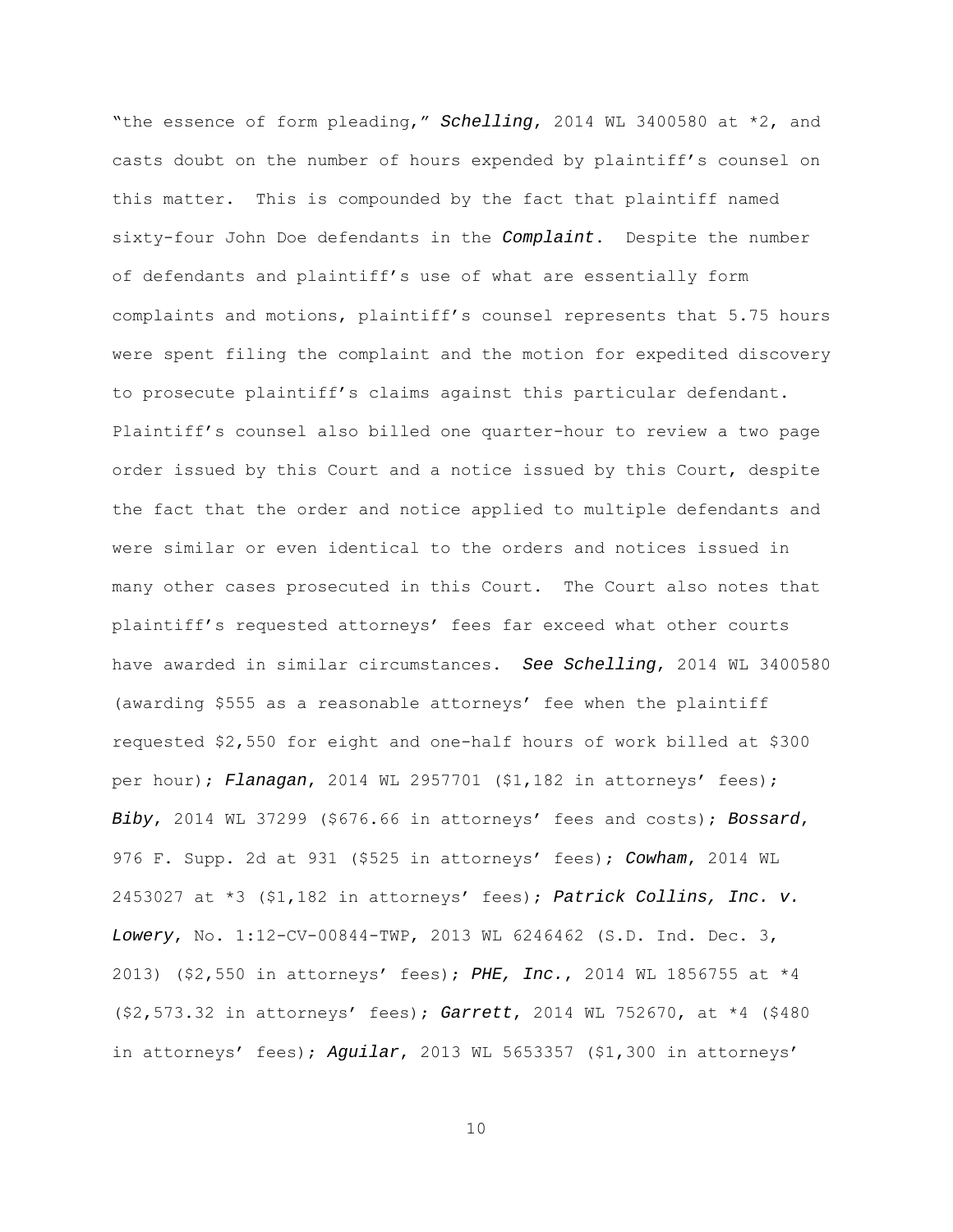fees); Sangster, 2012 WL 458905 (\$500 in attorneys' fees); Achte/Neunte Boll King Beteiligungs GMBH & Co KG v. Palmer, No. 2:11- CV-70-FTM-29SPC, 2011 WL 4632597 (M.D. Fla. Oct. 6, 2011) (\$2,655 in attorneys' fees); Malibu Media, LLC v. Babb, No. 13-CV-00320, 2013 WL 5387435, at \*9 (D. Colo. Sept. 26, 2013) (\$2,550 in attorneys' fees); Gillispie, 2012 WL 666001 at  $*4$  (\$1,492 in attorneys' fees). This Court has held, in a similar case, that \$1,500 is a reasonable attorneys' fee. The Power of Few, LLC v. John Does 1-11, Case No. 2:13-cv-839 (S.D. Ohio Oct. 30, 2014). The Court is satisfied that \$1,500 is likewise a reasonable attorneys' fee in this case. The Court therefore concludes that plaintiff is entitled to attorneys' fees and costs, pursuant to 17 U.S.C. § 505, in the total amount of \$1,860.70.

## **III.**

 It is therefore **RECOMMENDED** that Plaintiffs' Motion for Default Judgment, ECF 59, be **GRANTED in part** and **DENIED in part**.

 It is **SPECIFICALLY RECOMMENDED** that Defendant James Mclean be **PERMANENTLY ENJOINED** from directly or indirectly infringing plaintiff's copyrighted works, including by use of the internet to reproduce, copy, distribute, or make available for distribution to the public plaintiff's copyrighted works, unless plaintiff provides defendant with a license or express permission.

 It is **RECOMMENDED** that Defendant James Mclean be **ORDERED** to destroy all copies of plaintiff's motion picture Dawn Rider that defendant James Mclean has downloaded onto any computer hard drive or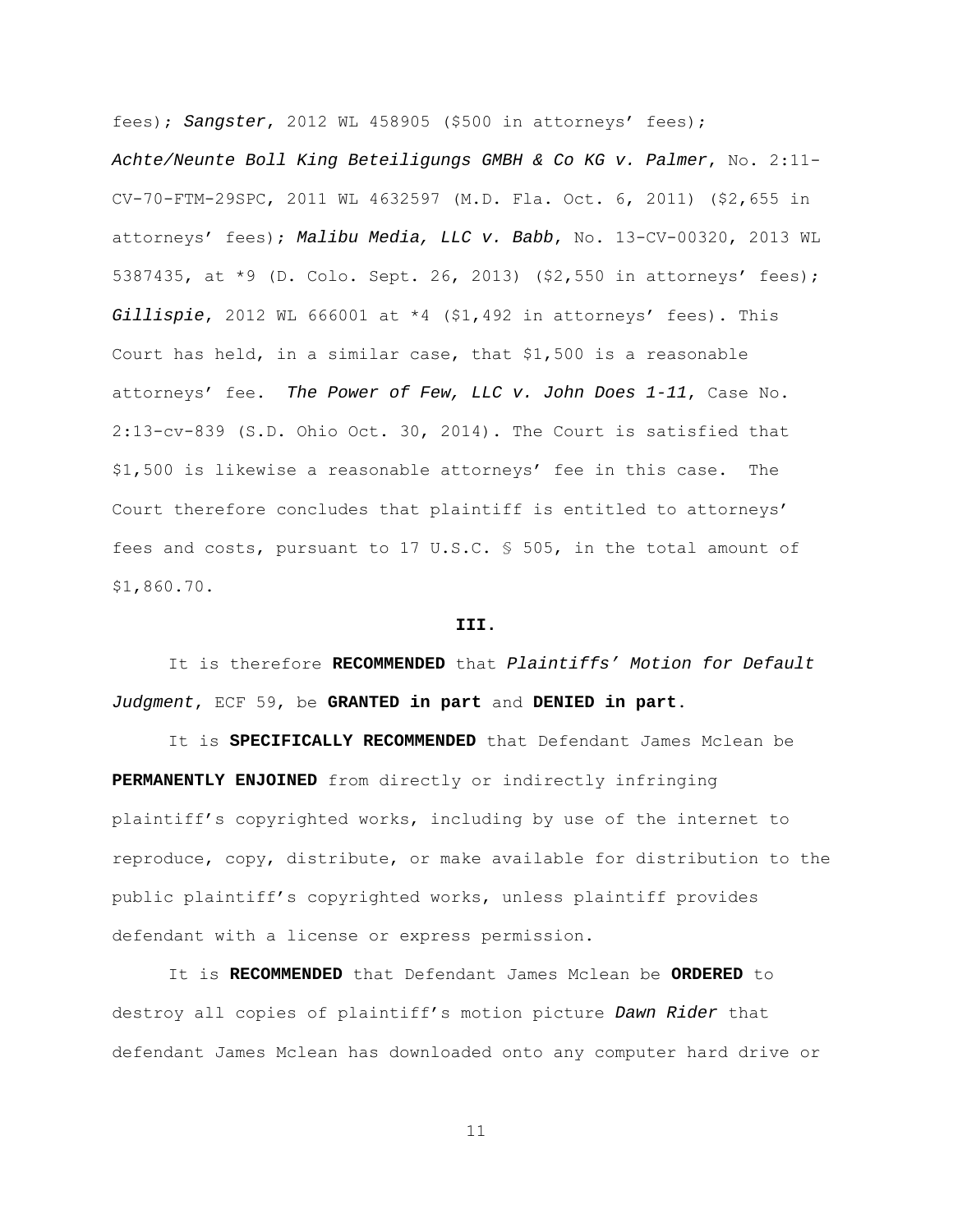server without plaintiff's authorization and all copies that have been transferred onto any physical medium or device in defendant James Mclean's possession, custody, or control.

 It is also **RECOMMENDED** that plaintiff be **AWARDED** statutory damages as against defendant James Mclean in the amount of \$6,000 and attorneys' fees and costs in the total amount of \$1,860.70.

#### **IV.**

 If any party seeks review by the District Judge of this Report and Recommendation, that party may, within fourteen (14) days, file and serve on all parties objections to the Report and Recommendation, specifically designating this Report and Recommendation, and the part thereof in question, as well as the basis for objection thereto. 28 U.S.C. § 636(b)(1); Fed. R. Civ. P. 72(b). Response to objections must be filed within fourteen (14) days after being served with a copy thereof. Fed. R. Civ. P. 72(b).

The parties are specifically advised that the failure to object to the Report and Recommendation will result in a waiver of the right to de novo review by the District Judge and waiver of the right to appeal the judgment of the District Court. See, e.g., Pfahler v. Nat'l Latex Prod. Co., 517 F.3d 816, 829 (6th Cir. 2007) (holding that "failure to object to the magistrate judge's recommendations constituted a waiver of [the defendant's] ability to appeal the district court's ruling"); United States v. Sullivan, 431 F.3d 976, 984 (6th Cir. 2005) (holding that defendant waived appeal of district court's denial of pretrial motion by failing to timely object to